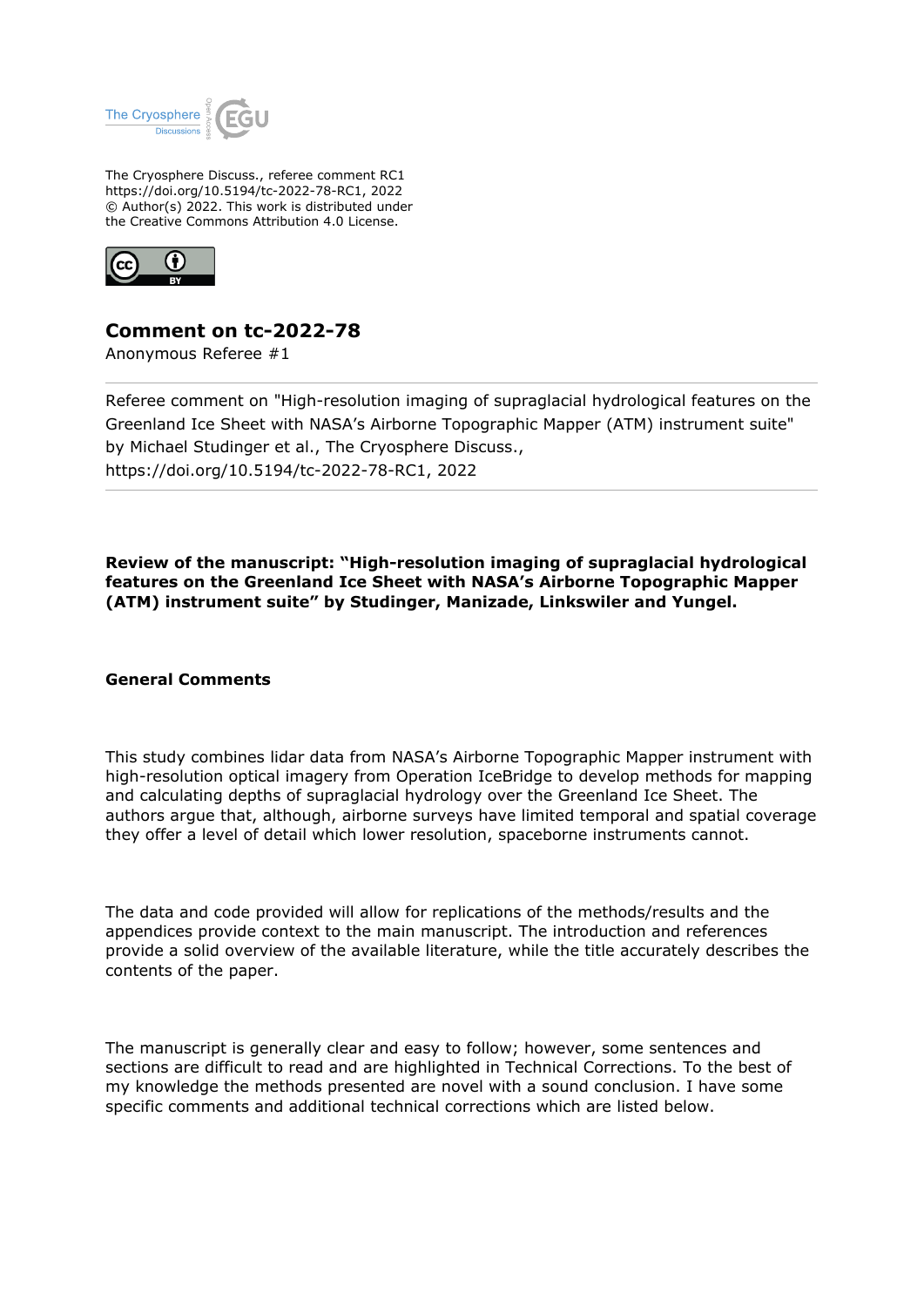## **Specific Comments**

Although the authors state: 'The robustness of the hydrological feature identification is suitable for the purpose of this paper, since the goal is not to perfectly delineate hydrological features, but to identify lidar granules for analysis.' I feel the study would benefit from some validation/accuracy metrics for the approaches to determine 'snow and ice' from 'water' and the water depths presented in Figures 7, 8 and 9. The conclusion could then be improved by including the results of these computed metrics.

Figure B3 summarises the methods coherently and should be considered for transfer to main manuscript.

Whether Section 3 is part of the methods section is unclear. The manuscript would be improved with a paragraph (at the beginning of the section) describing the methods, as in Sections 2 and 5. Additionally/alternatively the clarity of Section 4 could be improved with sub-headings. Similarly, Section 5.2 could benefit from further subheadings.

## **Technical Corrections**

Line 22: insert comma between 'months' and 'seasonal'.

Line 34: insert comma between 'scale' and 'the network'.

Line 46: insert comma after 'cryoconite'.

Line 47: insert comma after 'crevasses'.

Lines 48-50: suggest rewrite of the sentence beginning 'Yang and Smith'.

Line 50: suggest rewrite to 'However, the recent increase in availability of…'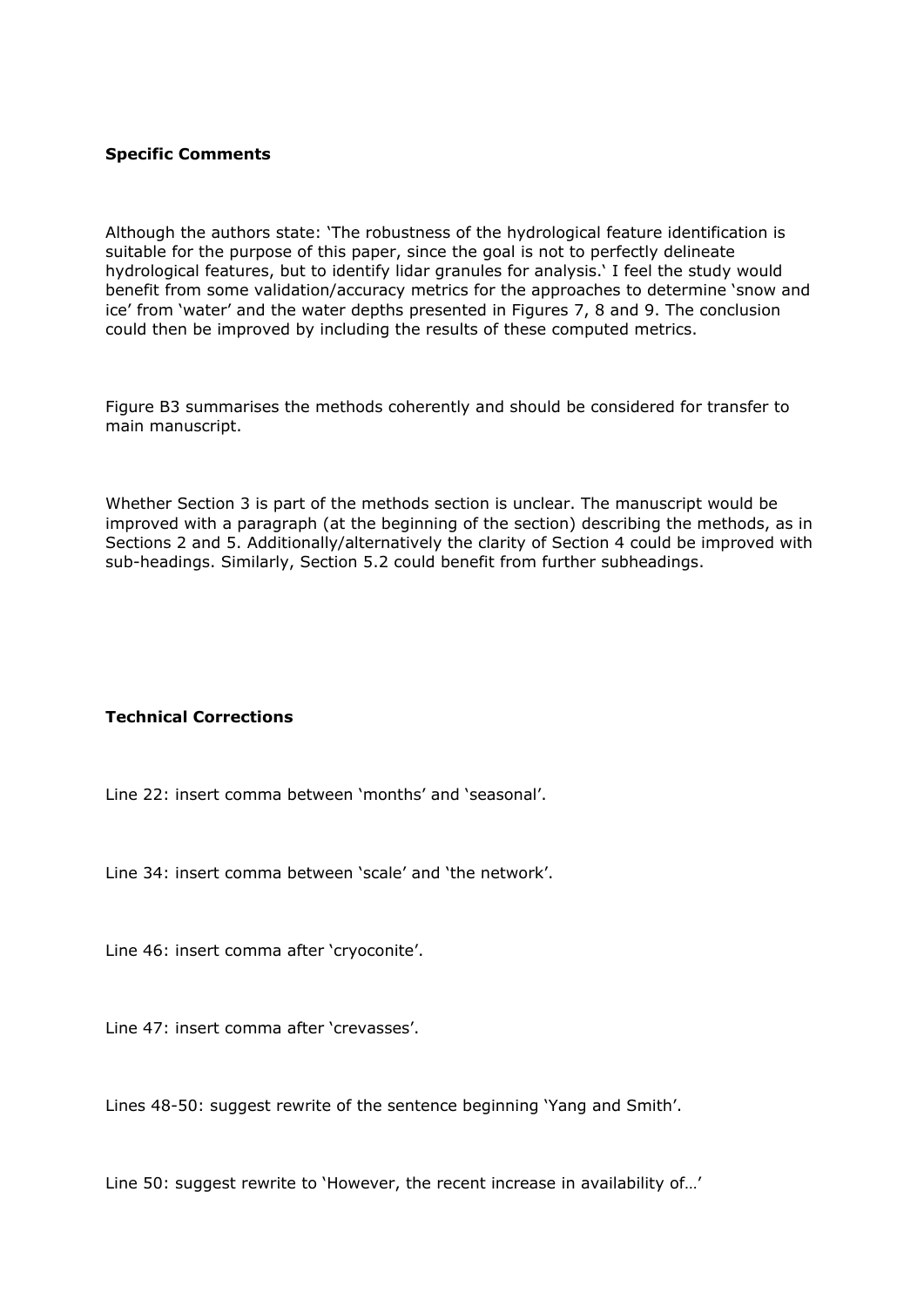Line 51: insert comma after 'streams'.

Line 52: insert comma after 'wide'.

Lines 65-67: suggest rewrite of the sentence beginning 'Airborne'.

Line 74: insert comma after 'strategy'.

Line 76: insert comma after 'Spring campaigns'. Should 'summer' be capitalised as 'Spring' is, for consistency? Should 'flow' be 'flown'.

Lines 80-83: suggest rewrite of the sentence beginning 'We analyze'.

Line 93: should 'angle' be 'angles'?

Line 114 & 140: Section headings are confusing. Are these sections both 'Methods'? If so, suggest re-label as 3.1 and 3.2. Methods section could then have an introduction as other sections do.

Figure 3: '[ ]' is confusing following 'NDW $I_{ice}$ '.

Line 134: replace 'expense' with 'expensive'.

Line 139: suggest remove 'the purpose of'.

Line 157: suggest replace 'Over' with 'For' and 'in estimating' with 'to estimate'.

Line 158: insert comma after 'cases'.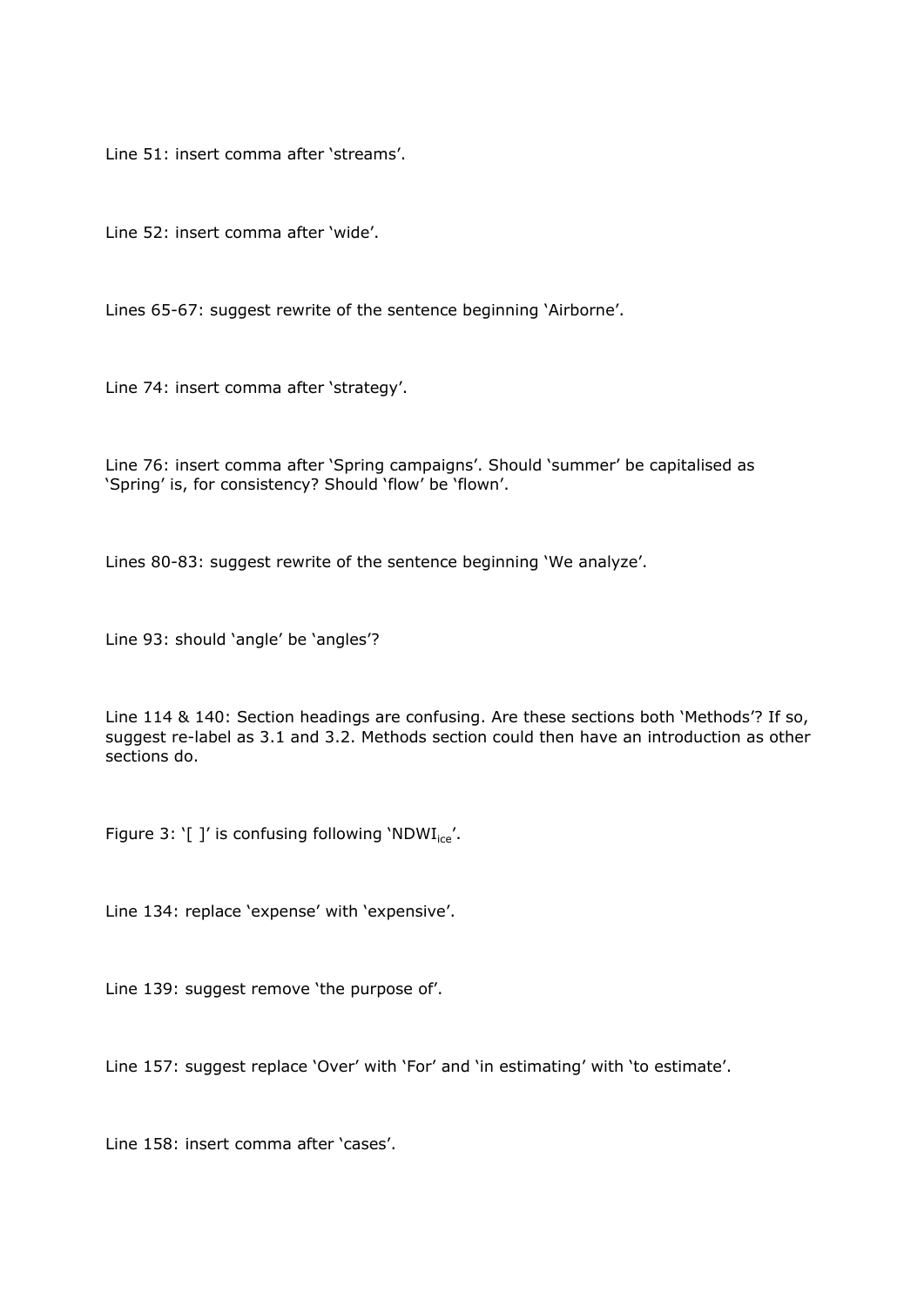Lines 161-163: suggest rewrite of sentencing beginning 'For some'.

Line 178: suggest insert 'the' before 'ground test'.

Lines 257-259: suggest rewrite of the sentence beginning 'The gaps…'.

Line 266: suggest replace 'reaching maximum' with 'reach the maximum'.

Line 297: suggest add 'the' before 'recording'.

Line 300: insert comma after 'lake', before 'there is a'.

Line 309: replace 'shows' with 'show'.

Line 312: suggest replace 'part' with 'parts'.

Line 316: suggest remove 'back'.

Line 317: suggest insert 'those' between 'as' and 'found'.

Line 338: suggest insert 'as' between 'acts' and 'a specular'.

Appendix:

Figure A2: Y-axis labels should contain a unit within '[ ]'.